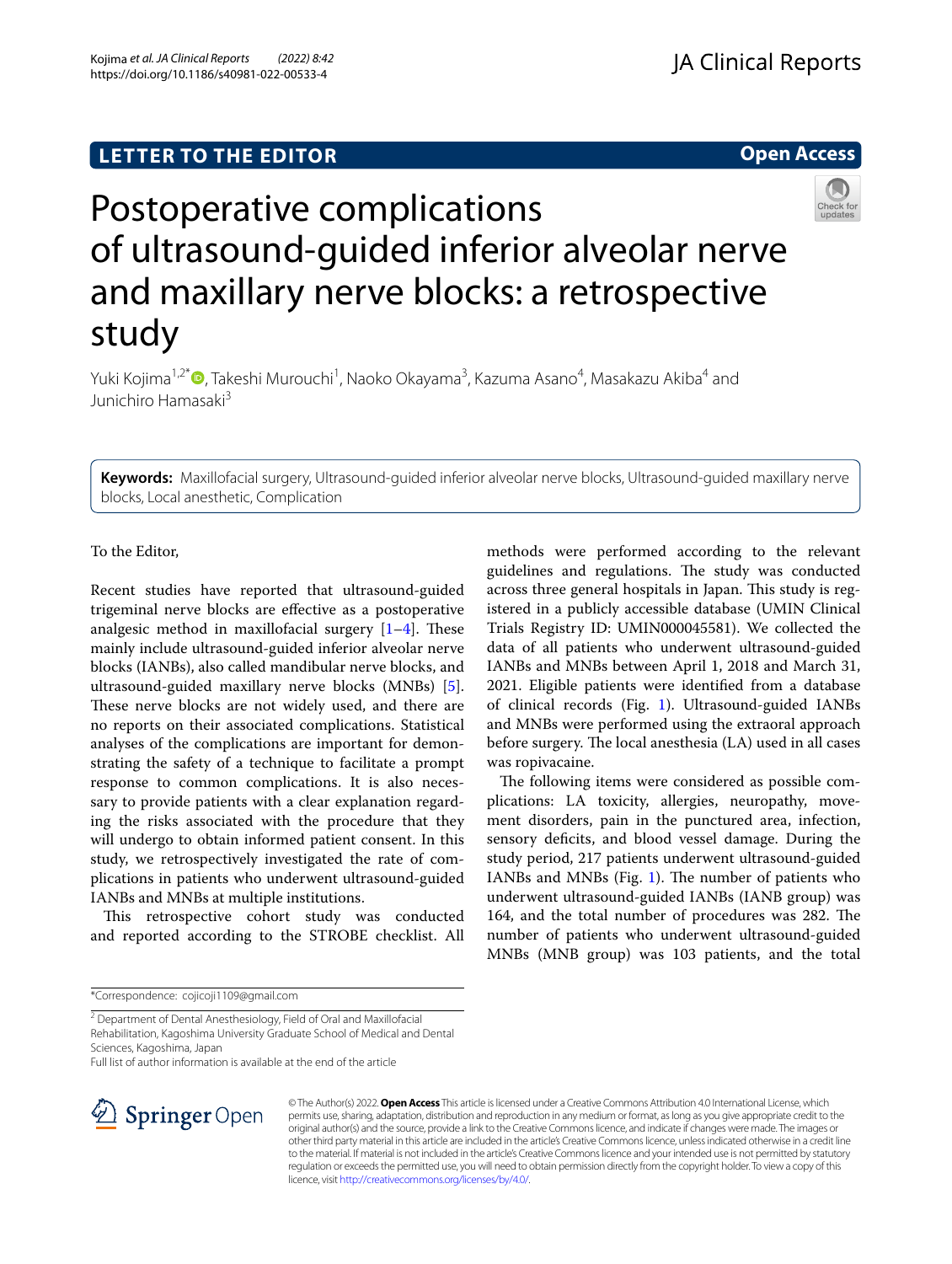

#### <span id="page-1-1"></span><span id="page-1-0"></span>**Table 1** Patient characteristics

| <b>Characteristics</b>         | <b>IANB</b> group | <b>MNB</b> group |
|--------------------------------|-------------------|------------------|
| Number of patients             | 164               | 103              |
| Number of procedures           | 282               | 167              |
| Demographics                   |                   |                  |
| Age, mean (years)              | $47 + 21$         | $41 + 24$        |
| Under 10 years old, n          | 1                 | 5                |
| Weight, mean (kg)              | $59 \pm 12$       | $56 \pm 15$      |
| Height, mean (cm)              | $159 + 9$         | $157 + 14$       |
| BMI, mean (kg/m <sup>2</sup> ) | 23±4              | $22+4$           |
| Male, n (%)                    | 67(40)            | 43 (41)          |
| ASA-PS                         |                   |                  |
| I                              | 62                | 50               |
| $\mathsf{II}$                  | 86                | 47               |
| Ш                              | 16                | 6                |
| Operation time, mean (min)     | $128 \pm 125$     | $136 \pm 96$     |
| Anesthesia time, mean (min)    | $187 + 137$       | $209 \pm 105$    |
| Inpatient, n                   | 149               | 103              |
| Outpatient, n                  | 15                | 0                |

<sup>±</sup>SD

*IANB* inferior alveolar nerve block, *MNB* maxillary nerve block, *BMI* body mass index, *ASA-PS* American Society of Anesthesiologists' physical status, *SD* standard deviation

### <span id="page-1-2"></span>**Table 2** Nerve block characteristics

| <b>Characteristics</b> | <b>IANB</b> group | <b>MNB</b> group |
|------------------------|-------------------|------------------|
| Unilateral             | 46                | 39               |
| Bilateral              | 118               | 64               |
| Side                   |                   |                  |
| Left                   | 140               | 84               |
| Right                  | 142               | 83               |
| LA volume              |                   |                  |
| 5 mL                   | 66                | 71               |
| 6 mL                   | 68                | 75               |
| $10 \mathrm{m}$ L      | 110               | 0                |
| Other                  | 38                | 21               |
| LA concentration       |                   |                  |
| 0.2%                   | 13                | 10               |
| 0.375%                 | 269               | 157              |

*IANB* inferior alveolar nerve block, *MNB* maxillary nerve block, *LA* local anesthesia